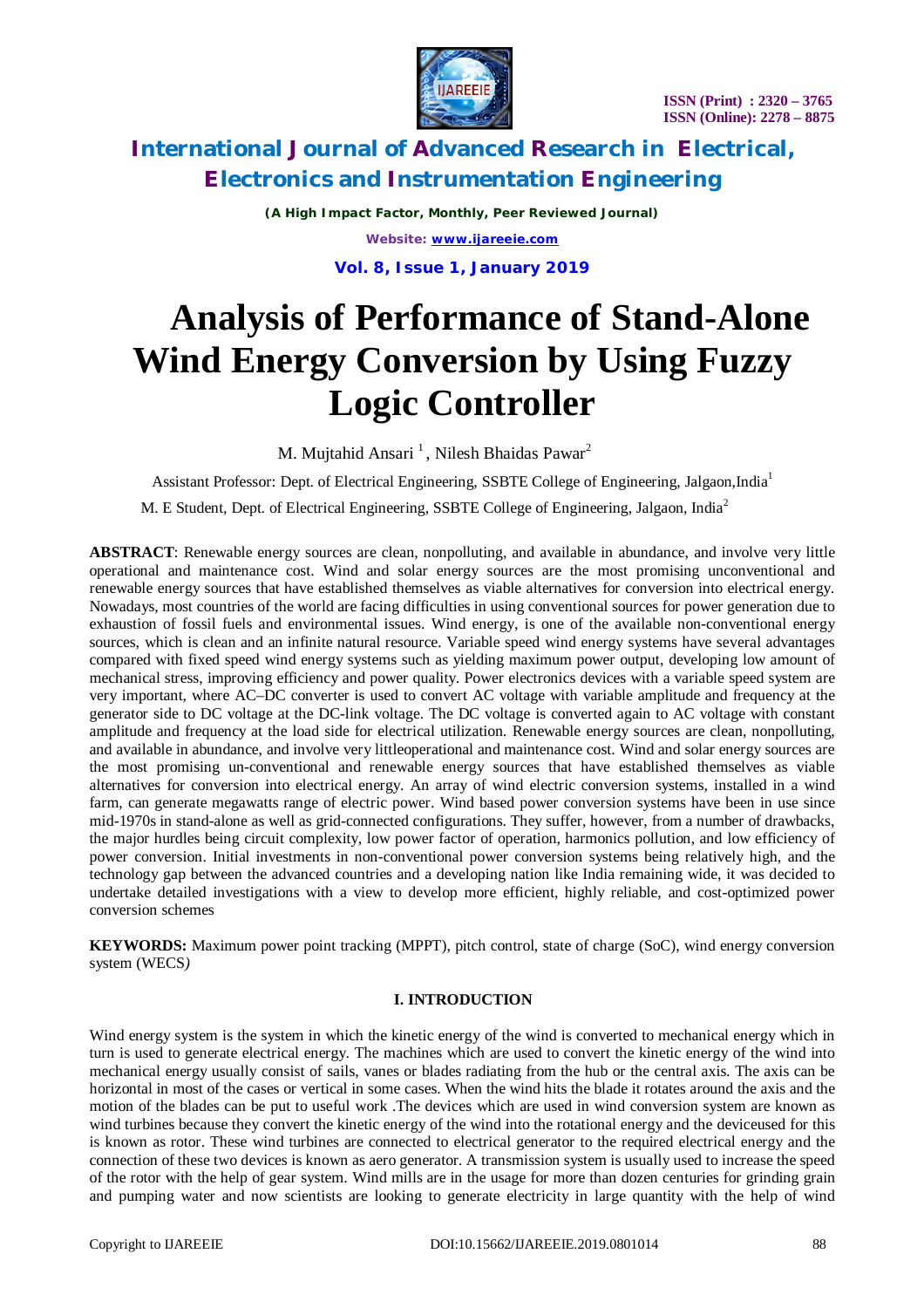

*(A High Impact Factor, Monthly, Peer Reviewed Journal)*

*Website: [www.ijareeie.com](http://www.ijareeie.com)*

### **Vol. 8, Issue 1, January 2019**

turbines and interest in this field is increasing .Wind energy system can play an important role in reducing the energy crises of the world and can be used to produce efficient energy in remote areas. The wind speeds in India usually remain in between 5 to 20 km/hr. There are usually three factors which determine the output of theelectrical energy generated from the wind energy, wind speed, cross section of wind swept by rotor, the conversion efficiency of the rotor, transmission system and the generator. There is no device designed to extract all the wind energy because the wind will be brought to rest and this would prevent the passage of wind into the rotor. An efficient aero generator can only extract 60% of the total energy present in the wind into the mechanical energy. The available wind power is directly proportional to the square of the diameter of the horizontal axis of the wind turbine and the velocity of the wind speed as it passes though the rotor. The wind energy conversion system components are aero turbine, gearing, coupling and electrical generator



**Figure 1: Layout of hybrid wind–battery system for a stand-alone dc load.**

### **II. CONTROL STRATEGY FOR STAND-ALONE HYBRID WIND-BATTERY SYSTEM**

Permanent Magnet Synchronous Generator is favored more and more in developing new designs because of higher efficiency, high power density, availability of high-energy permanent magnet material at reasonable price, and possibility of smaller turbine diameter in direct drive applications. Presently, a lot of research efforts are directed towards designing of WECS which is reliable, having low wear and tear, compact, efficient, having low noise and maintenance cost; such a WECS is realizable in the form of a direct drive PMSG wind energy conversion system. There are three commonly used configurations for WECS with these machines for converting variable voltage and variable frequency power to a fixed frequency and fixed voltage power. The power electronicsconverter configurations most commonly used for PMSG WECS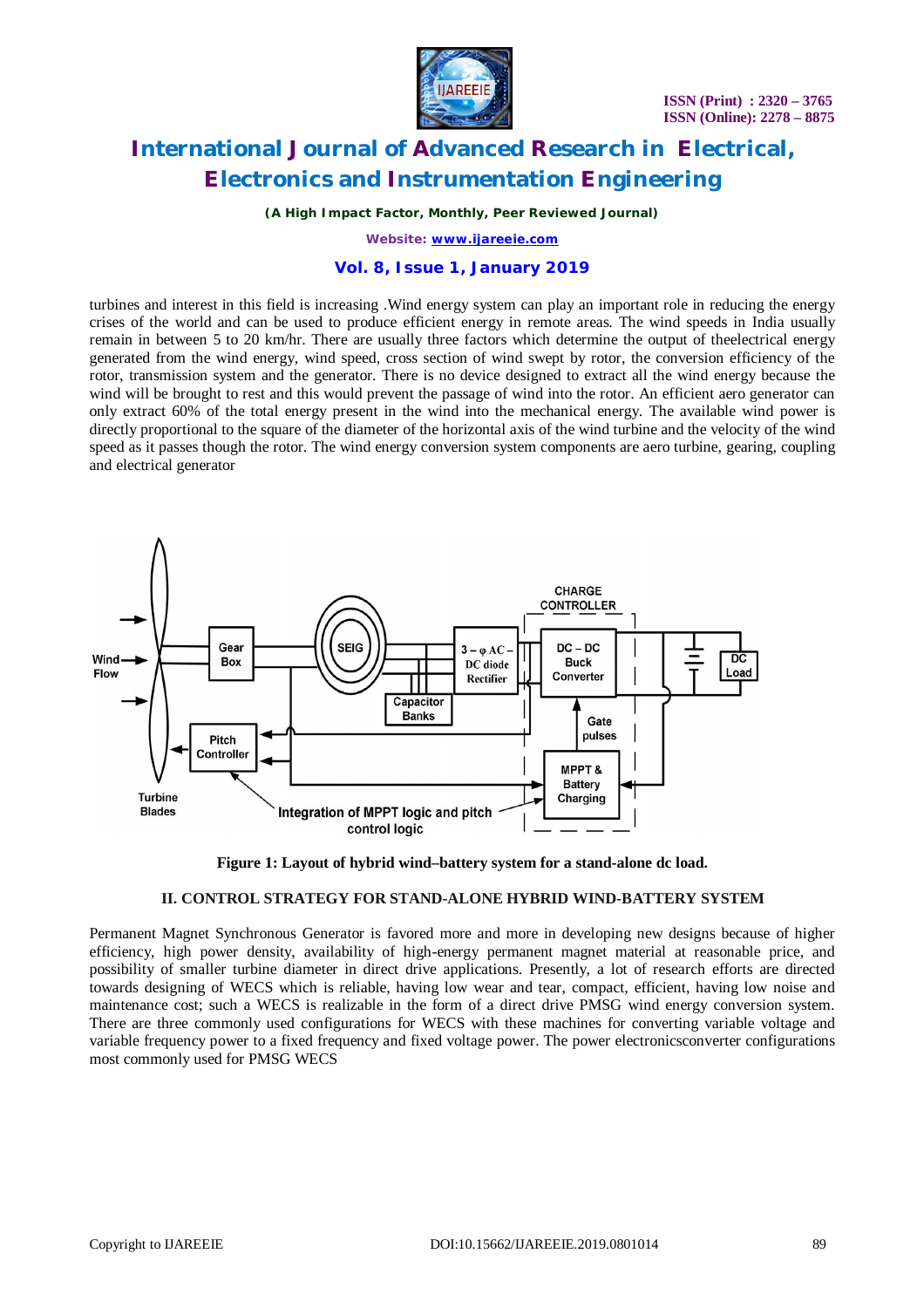

*(A High Impact Factor, Monthly, Peer Reviewed Journal)*

*Website: [www.ijareeie.com](http://www.ijareeie.com)*

### **Vol. 8, Issue 1, January 2019**



**Figure 2.1: PMSG wind energy conversion systems.**

#### **III.MODES OF BATTERY CHARGING**

CC Mode of Battery Charging: In CC mode, the battery charging current demand is determined from the MPPT logic. MPPT is implemented by comparing the actual and optimum TSR (*o*pt). The error is tuned by a PI controller to generate the battery charging current as per the wind speed. In this mode, the converter output voltage rises with time while the MPPT logic tries to transfer as much power. As possible to charge the batteries. The actual battery charging current that can be achieved does not remain constant but varies with available wind speed subject to a maximum of C/10 rating of the battery. The battery charging current command has a minimum limit of zero. In case the wind speed is insufficient to supply the load even with zero battery charging current the inductor current reference is frozen at that particular value and the balance load current is supplied by the battery.

CV Mode of Battery Charging:In the CC mode, the battery voltage and SOC rise fast with time. However, the charge controller should not overcharge the batteries to avoid gasification of electrolyte [14]. As a result, once the battery SOC becomes equal to the reference SOC the controller must switch over from CC mode to CV mode. In CV mode, the battery chargingvoltage is determined from the buck converter output voltage (*VO)*. The value of the converter voltage when the battery SOC reaches 98% is set as the reference value and is compared with the actual converter output voltage. The error in the voltage is then controlled by acascaded arrangement of PI controller and lead compensator to generate the inductor current reference. It is then compared with the actual inductor current by a logical comparator to generate gate pulses in a similar way as described in Section A. In this mode, the converter output voltage is maintained at a constant value by the controller action. So, in CV mode the battery voltage and SOC rise very slowly with time as compared to CC mode. The battery charging current slowly decreases with time, since the potential difference between the buck converter output and battery terminals gradually reduces.

Thus, in CC mode the buck converter output current is regulated while the output voltage keeps on increasing with time. On the contrary in CV mode the output voltage is regulated, while the current in the circuit reduces gradually. To study the CC and CV mode of battery charging, rated value of wind speed is applied to the system. The battery parameters and the converter output parameters are observed with time. The results are shown in Figure 3.3.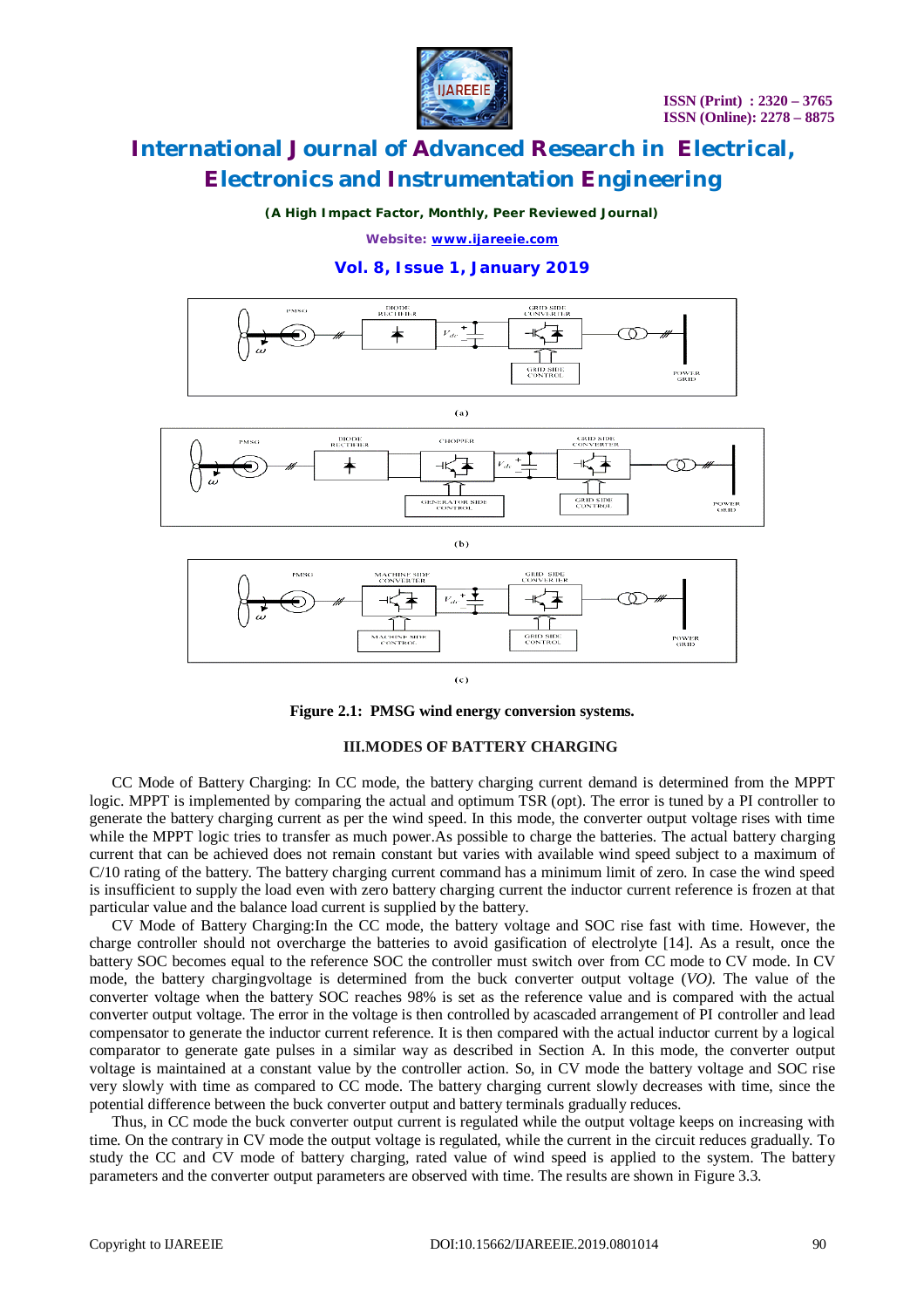

*(A High Impact Factor, Monthly, Peer Reviewed Journal)*

*Website: [www.ijareeie.com](http://www.ijareeie.com)*

### **Vol. 8, Issue 1, January 2019**

As shown in Fig 3.3, the battery is charged both in CC mode and CV mode. The transition from CC to CV mode takes place when the battery SOC reaches 98%. This is because in the present design, the threshold SOC for switch over in the control logic is set at 98%. As discussed in the earlier section, in the CC mode the battery charges at a CC of 40 A which is the C/10 value for a 400-Ah battery bank. During this mode, both converter output voltage and battery voltage rise. The battery SOC rises from an initial SOC level of 97.95% to 98% within 17 s. As the battery reaches the threshold SOC level, the buck converter voltage is regulated by the controller action at a constant value of 53 V while the converter current gradually reduces from 40 A at 17 s to 10 A at 40 s. The battery SOC slowly rises from 98% to98.03%. The results indicate that the battery charges at a faster rate in CC mode as compared to CV mode. Thus, in CC mode much of the available power from primary source is injected into the battery whereas in CV mode the battery is charged slowly to avoid gasification and heating



**Figure 3.1: Simulink model of WEC Wind Control by PI Controller**

The proposed control strategy for a stand-alone variable speed wind energy supply system is simulated in MATALB/SIMULINK under different operating conditions. Figure shows the simulation block diagram for the system. The battery bank connected to the system can either act as a source or load depending on whether it is charging or discharging. However; regardless of this the battery ensures that the load terminal voltage is regulated. Further, as shown in figure, the charging of the battery bank is achieved by MPPT logic, while the pitch controller limits the mechanical and electrical parameters within the rated value. The integrated action of the battery charge and pitch controller ensures reliable operation of the stand-alone WECS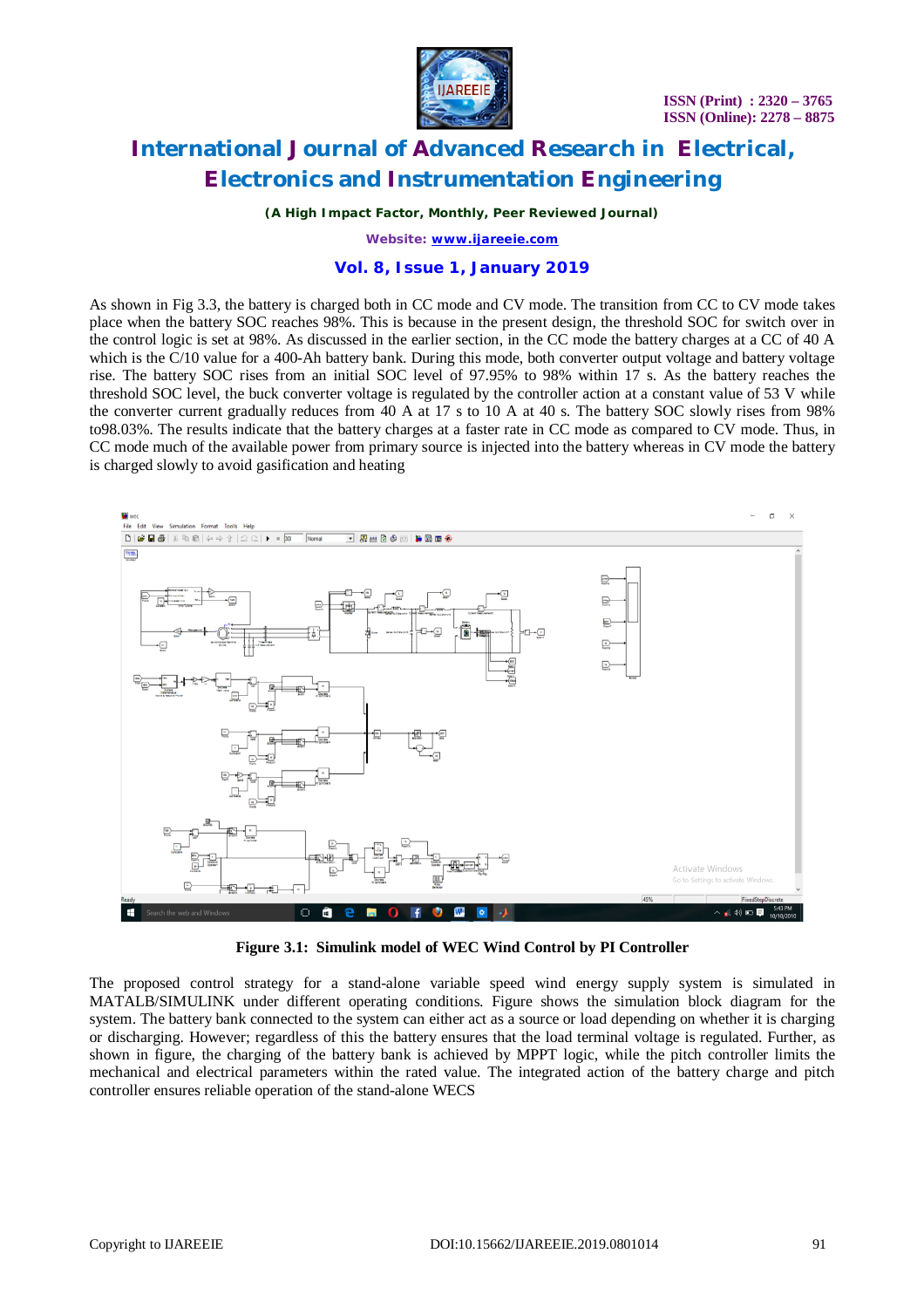

*(A High Impact Factor, Monthly, Peer Reviewed Journal) Website: [www.ijareeie.com](http://www.ijareeie.com)*

**Vol. 8, Issue 1, January 2019**



**Figure 3.2: Hybrid wind energy conversion system for dc base telecom station**

The wind flow is not available constantly. So we are using the control strategies in wind energy conversion system for getting the desired output in stand-alone control system. In this system AC-DC, DC-DC because of eliminated the voltage flickers and harmonics. The control scheme for a stand-alone hybrid wind battery system includes the charge controller circuit for battery banks and pitch control logic to ensure WT operation within the rated value. The proposed hybrid system comprises of a 4-kWWECS and400 Ah, C/10 lead acid battery bank. The system is designed for a 3-kW stand-alone dc load. The layout of the entire system along with the control strategy is shown in figure.

The ac output is rectified by three-phase uncontrolled diode rectifier. However; there is a need for a battery backup to meet the load demand during the period of unavailability of sufficient wind power. This hybrid wind-battery system requires suitable control logic for interfacing with the load. The uncontrolled dc output of the rectifier is applied to the charge controller circuit of the battery. The charge controller is a dc–dc buck converter which determines the charging and discharging rate of the battery.

In order to check the over loading of turbine (and its consequent stalling) the lead compensator output is first passed through an adjustable current limiter. The lower limit is fixed to zero and the upper limit is changed according to the maximum power available at a given wind speed it is shown in figure 4.2 . The output of this limiter is used as the reference for the current controller in the dc– dc converter. Finally, in the inner most loop the actual inductor current is made to track the reference using peak current mode control. The compensated output of the intermediate loop is compared with the instantaneous inductor current of the buck converter. The output of the comparator is applied to an SR flip flop to generate the gate pulses for the dc–dc buck converter. The frequency of the clock pulses is 2 kHz. The frequency of the gate pulse is equal to the clock pulse frequency. The generating the clock pulses in this method is known as the current programmed control technique. Inductors current exceed the rated current at that time it can be passed through the buck converter for reducing the current. This happens because with increase in blade pitch the lift coefficient reduces which results in decreasing the value of CP. So, the pitch control mechanism controls the power output by reducing the power coefficient at higher wind speeds. Below the rated wind speed the blade pitch is maintained at zero degree to obtain maximum power. The pitch controller increases the blade pitch as the WT parameters exceed the rated value.

The pitch control scheme is shown in figure 4.3. As seen the P.U value of each input is compared with 1 to calculate the error. The errors are adjusted by PI controller. The "MAX" block chooses the maximum output from each PI controller which is then passed on to a limiter to generate the pitch command for the WT. The actual pitch command is compared with the limited value. The lower limit of the pitch command is set at zero. There arises an error when the actual pitch command goes above or below the specified limit. This is multiplied with the error obtained from each of the comparator. The product is compared with zero to determine the switching logic for integrator. This technique is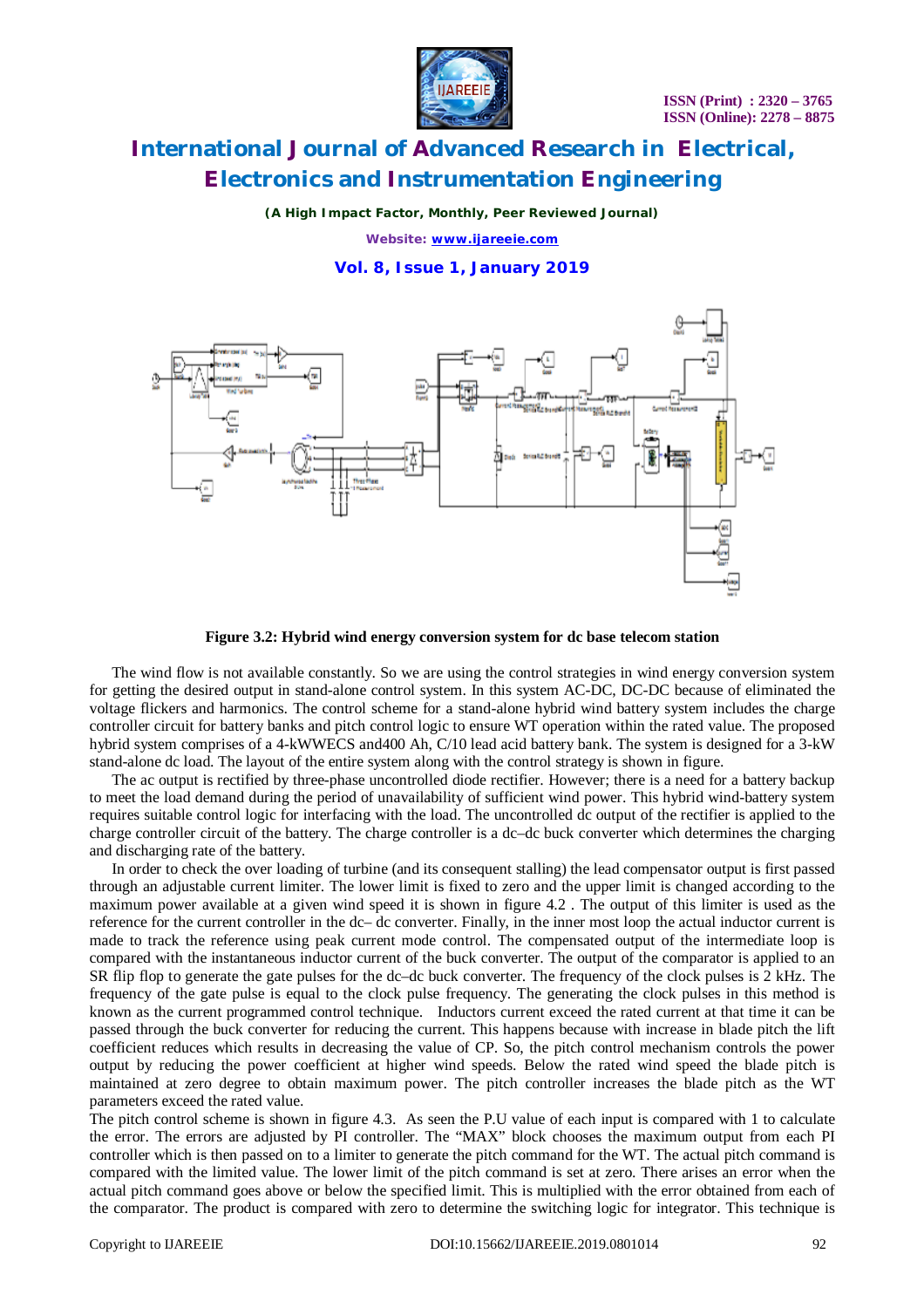

*(A High Impact Factor, Monthly, Peer Reviewed Journal)*

*Website: [www.ijareeie.com](http://www.ijareeie.com)*

### **Vol. 8, Issue 1, January 2019**

carried out to avoid integrator saturation. The pitch controller changes the pitch command owing to variation in turbine rotation speed, power, and output voltage of rectifier, which ensures safe operation of the WECS

### **IV. SIMULATION RESULTS**

The system is connected to a load profile varying in steps from 0 to 4 kW. The WT factors like shaft speed, TSR, blade pitch and output power are analysed with variation in wind speed conditions. The current profile of the converter, load, and the battery are also supervised with the wind profile. To ensure continuous power flow, load demand is given more priority over battery charging. The WT and battery parameters are observed for the following wind profiles.

1. Gradual rise and fall in wind speed.-fig-4.1

2. Step variation in wind speed.-fig-4.2

3. Arbitrary variation in wind speed.-fig-4.3

A gradual rise and fall in wind speed as shown in Figures 4.1, 4.2 and 4.3 .The results also demonstrate the change in battery SOC for all possible wind profiles. From Figs 4.1- 4.3, it is observed, that when the wind speed is below the rated value (10 m/s) the MPPT scheme regulates the TSR of WT at its optimum value Irrespective of the variation in wind profile. Thus maximum power is extracted from WECS at all wind speeds to meet the load requirement and charge the battery bank



**Figure 4.1 : WT and battery parameters under the influence ofgradual variation of wind speed (a)**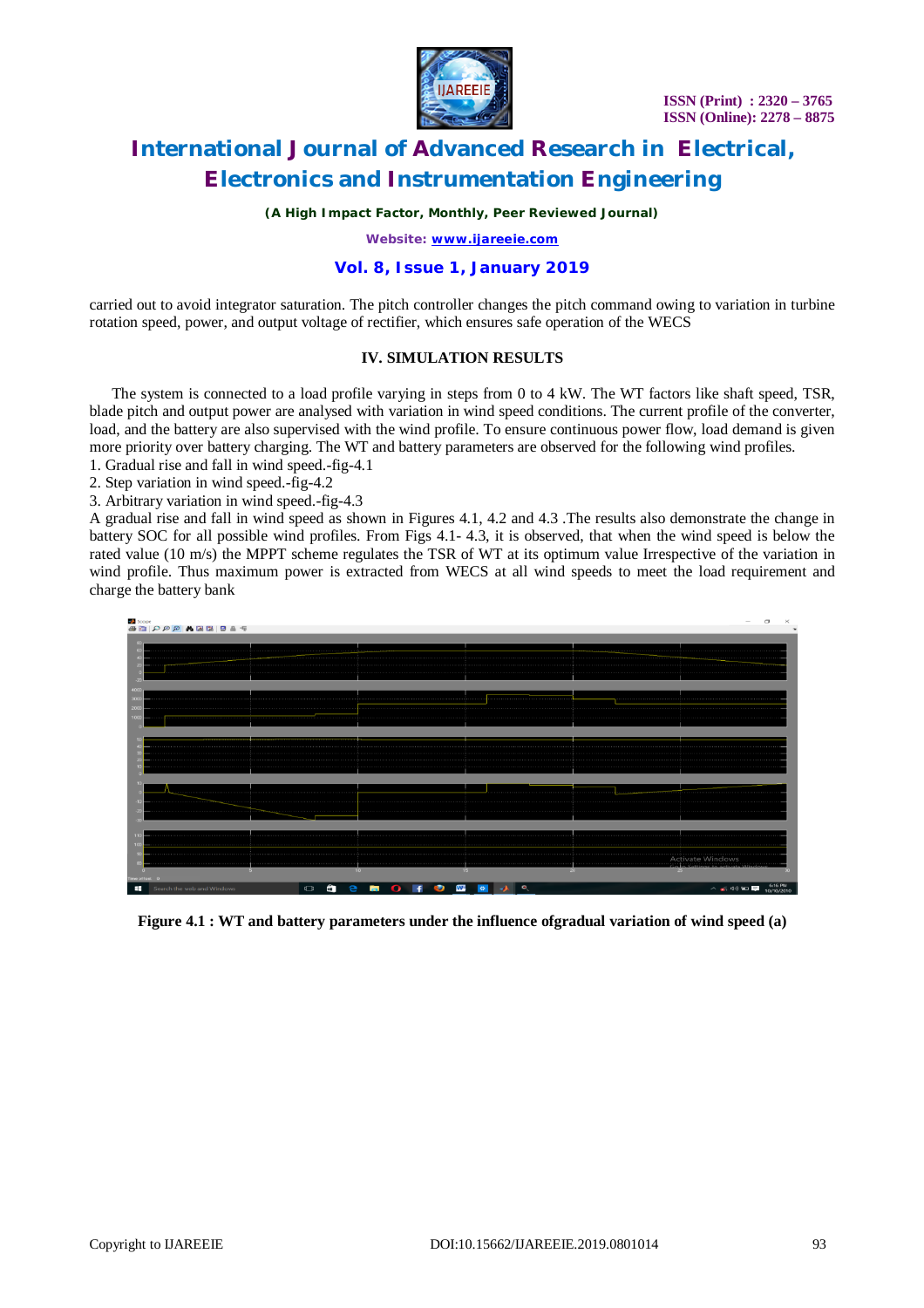

*(A High Impact Factor, Monthly, Peer Reviewed Journal)*

*Website: [www.ijareeie.com](http://www.ijareeie.com)*

### **Vol. 8, Issue 1, January 2019**



**Figure 4.2 : WT and battery parameters under the influence ofgradual variation of wind speed**



**Figure 4.3 : WT and battery parameters under the influence ofgradual variation of wind speed**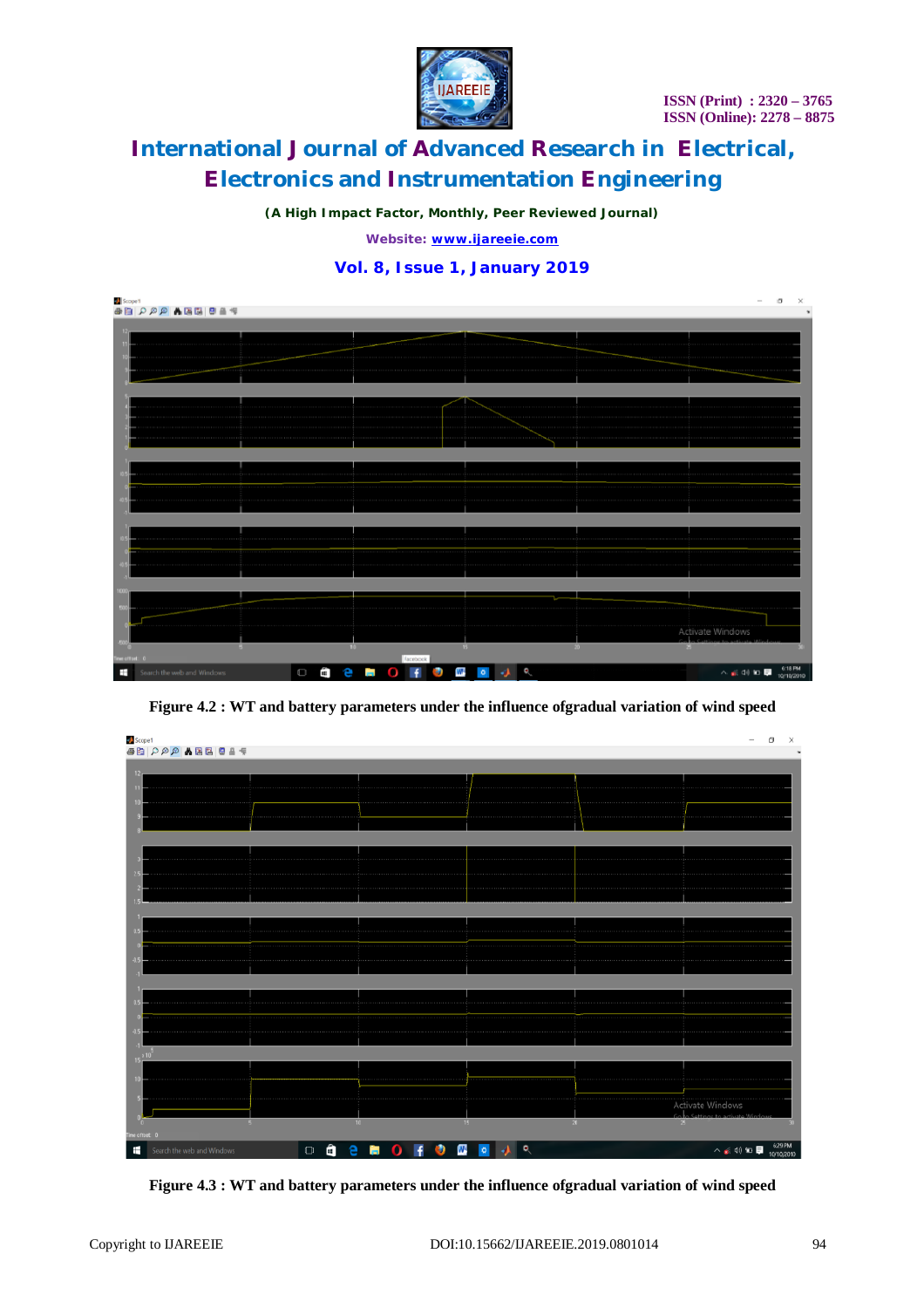

*(A High Impact Factor, Monthly, Peer Reviewed Journal)*

*Website: [www.ijareeie.com](http://www.ijareeie.com)*

### **Vol. 8, Issue 1, January 2019**

Simulation Results are also taken on the Normal wind energy conversion system.thae system is shown as follows



**Figure 4.4: Normal wind energy conversion system**



 **Figure 4.5: simulation results of Normal wind energy conversion system**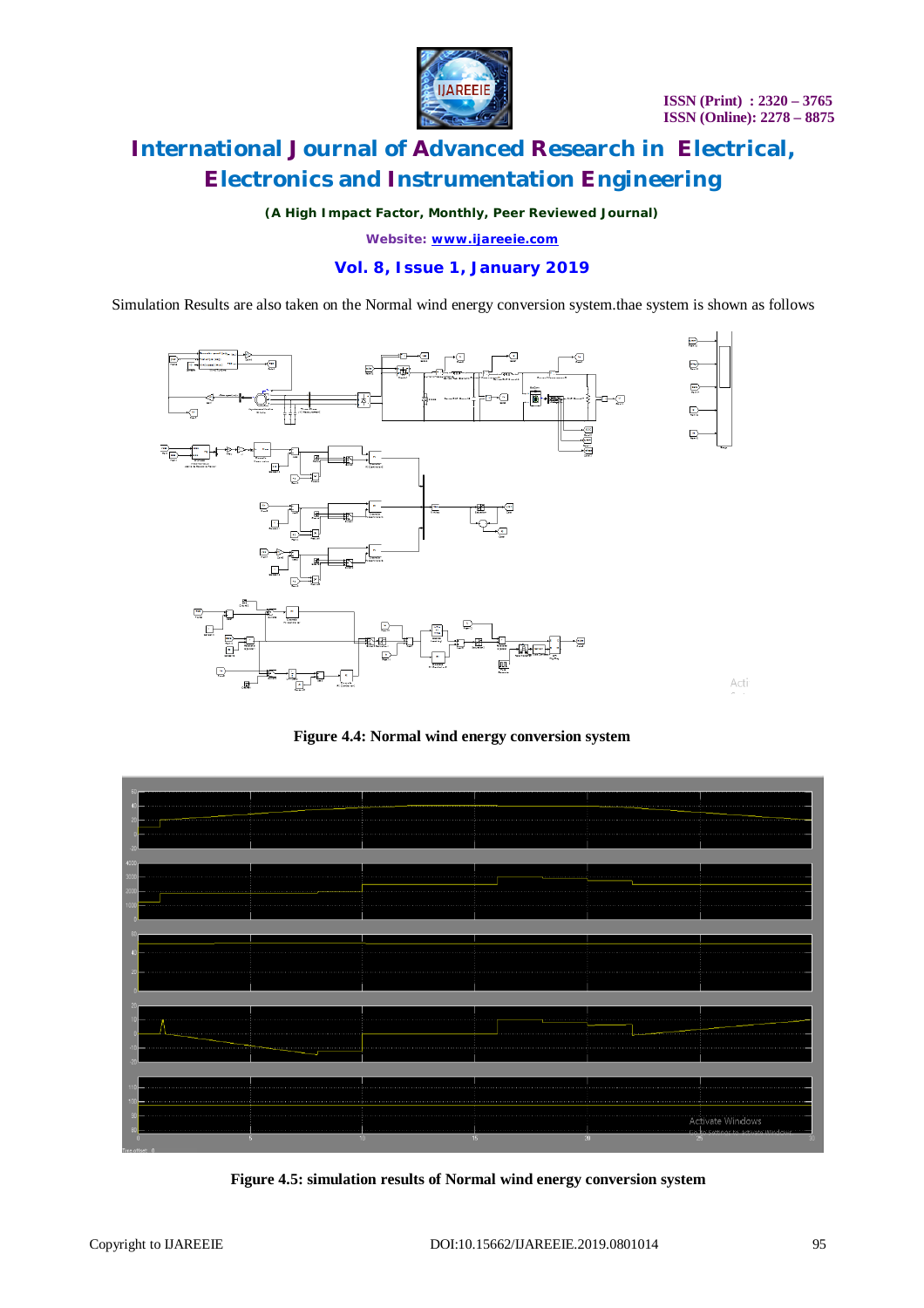

*(A High Impact Factor, Monthly, Peer Reviewed Journal)*

*Website: [www.ijareeie.com](http://www.ijareeie.com)*

### **Vol. 8, Issue 1, January 2019**



**Figure 4.6: simulation results of Normal wind energy conversion system**

Simulation Results are also taken on the Fuzzy logic controller wind energy conversion system.thae system is shown as follows

 $\frac{1}{2} \frac{1}{2} \frac{1}{2} \frac{1}{2} \frac{1}{2}$ 



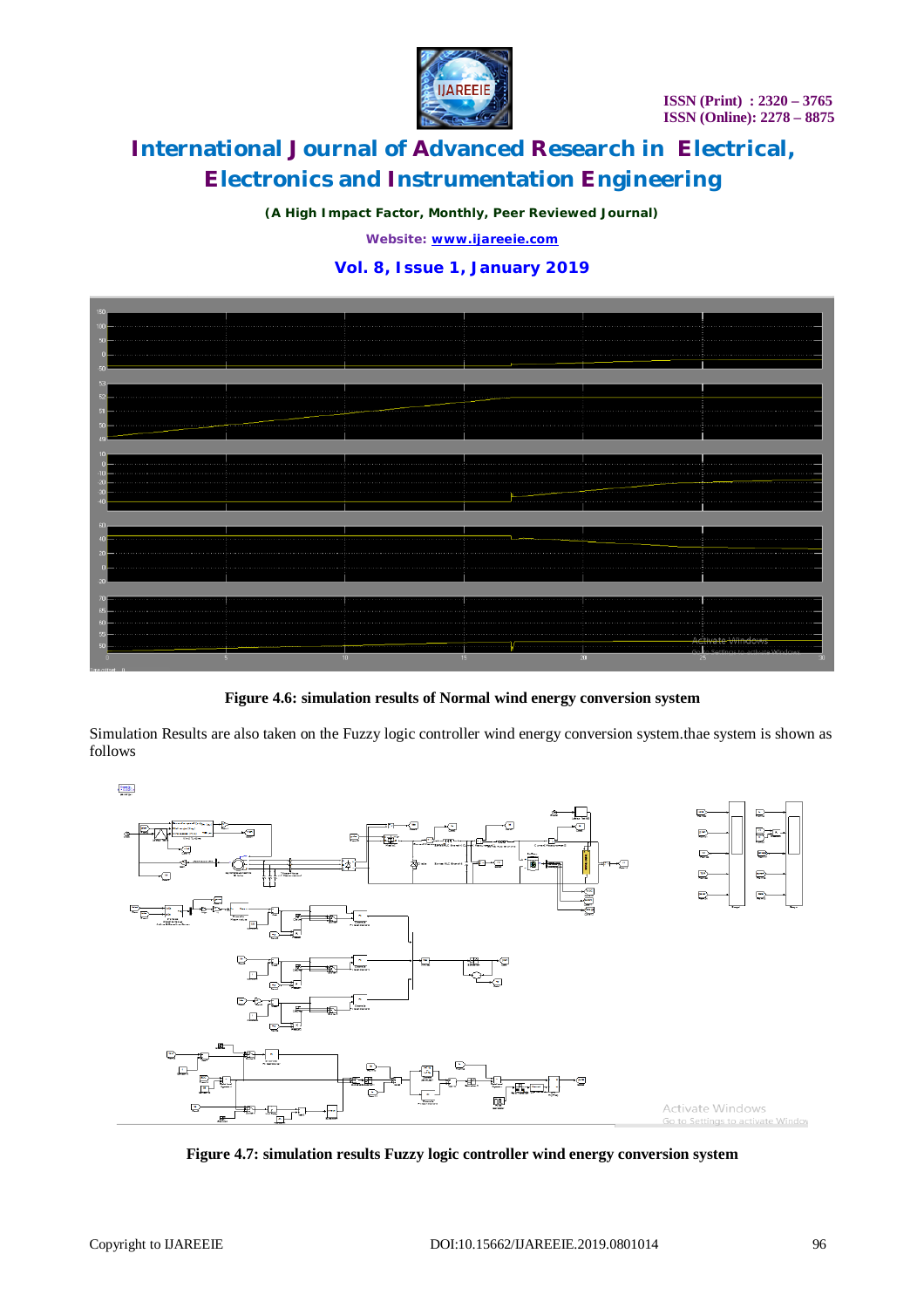

*(A High Impact Factor, Monthly, Peer Reviewed Journal)*

*Website: [www.ijareeie.com](http://www.ijareeie.com)*

## **Vol. 8, Issue 1, January 2019**



**Figure 4.8: simulation results Fuzzy logic controller wind energy conversion system**



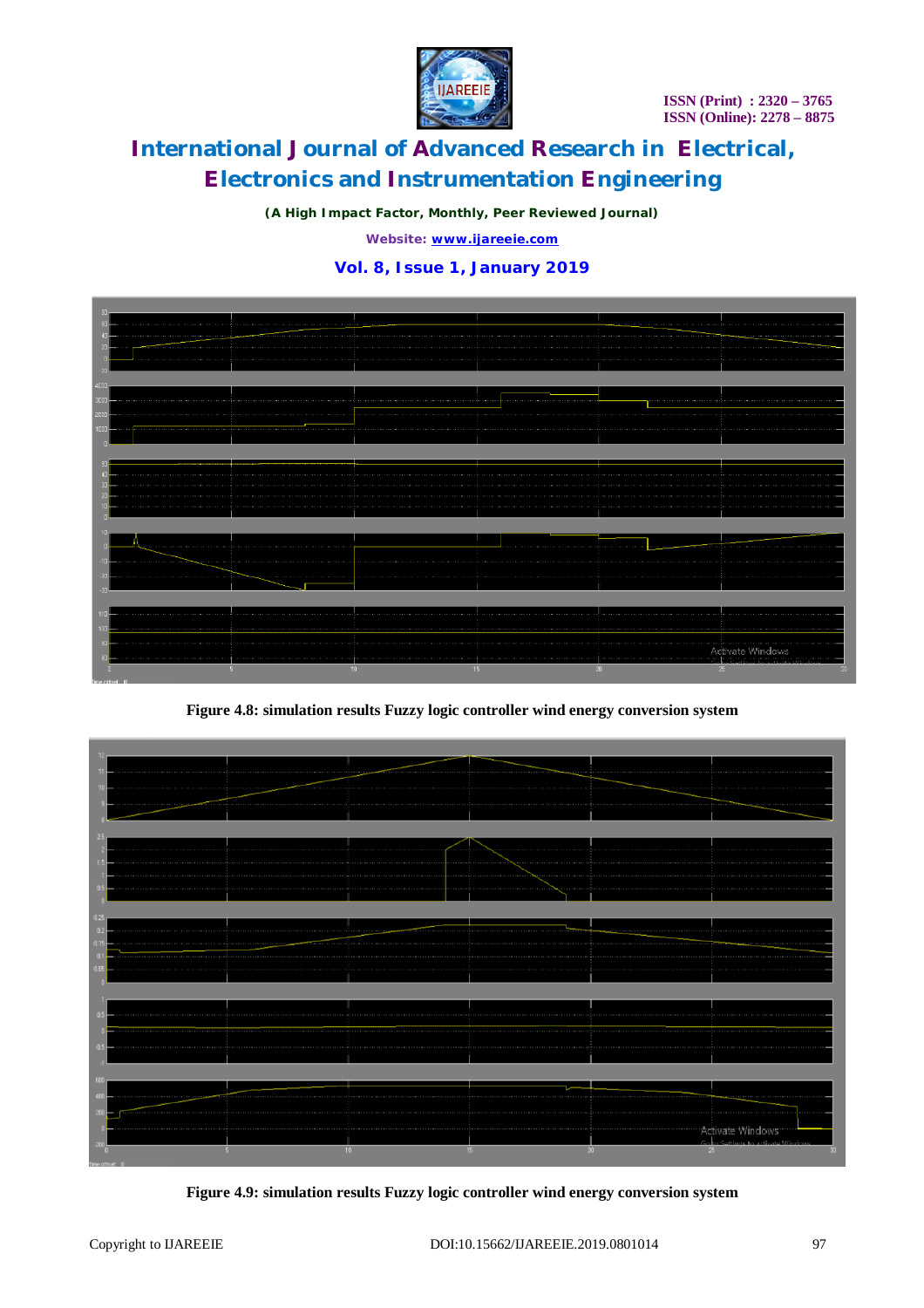

*(A High Impact Factor, Monthly, Peer Reviewed Journal)*

*Website: [www.ijareeie.com](http://www.ijareeie.com)*

### **Vol. 8, Issue 1, January 2019**

Simulation Results are also taken on the Fuzzy logic controller wind energy conversion system.thae system is shown as follows



### **Figure 4.10: simulation results Fuzzy logic controller wind energy conversion system**



**Figure 4.11: simulation results Fuzzy logic controller wind energy conversion system**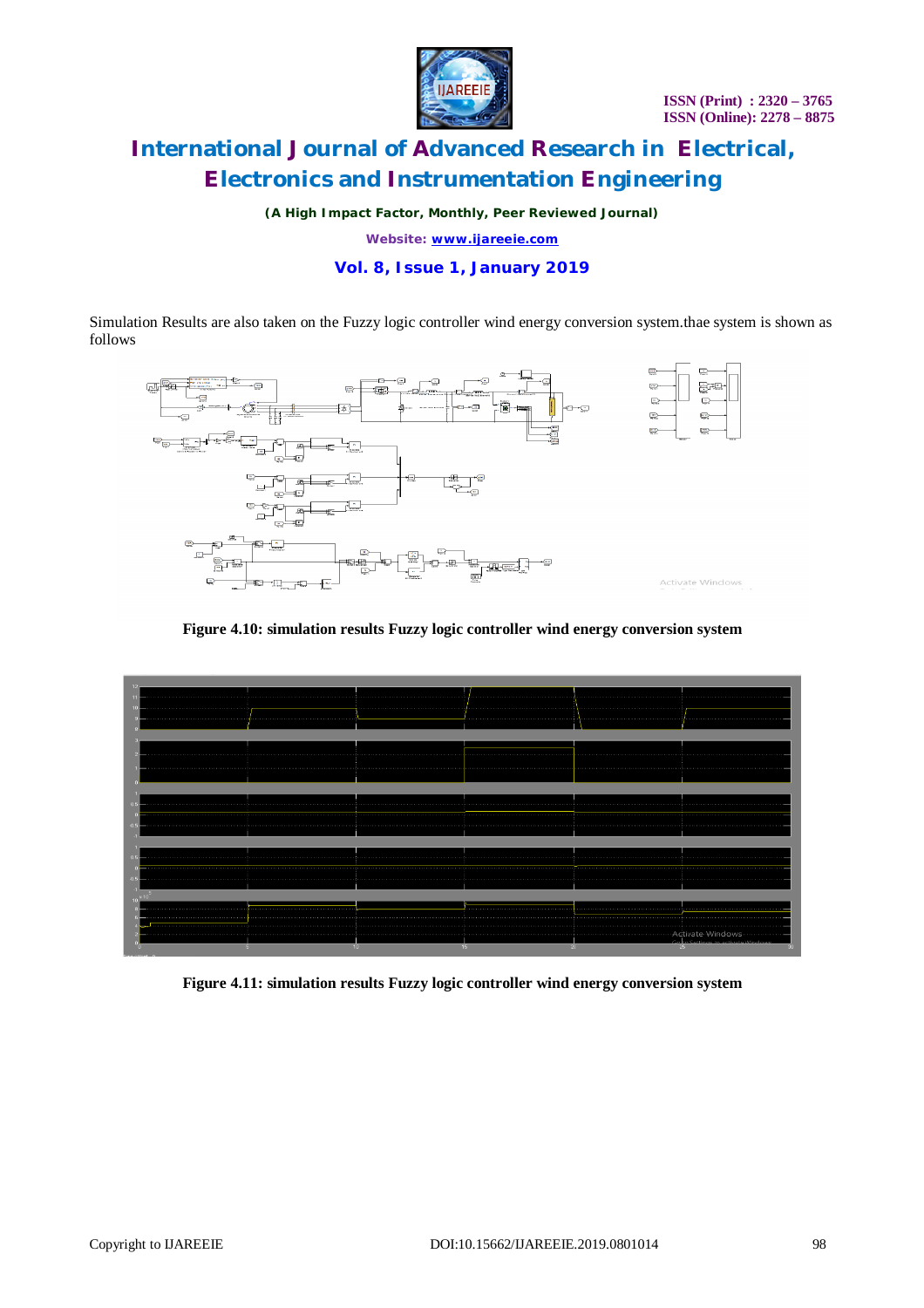

*(A High Impact Factor, Monthly, Peer Reviewed Journal)*

*Website: [www.ijareeie.com](http://www.ijareeie.com)*

### **Vol. 8, Issue 1, January 2019**



**Figure 4.12: simulation results Fuzzy logic controller wind energy conversion system**

### **Points to be observed:**

The MPPT scheme regulates the TSR of WT at its optimum value when the wind speed is below the rated value (10 m/s) irrespective of the variation in wind profile.

Maximum power is extracted from WECS at all wind speeds to meet the load requirement and charge the battery bank. In the situations when the wind power is not always sufficient to meet the load demand and charge the battery in CC mode, the system first meets the load requirement and charges the battery bank at a reduced rate.

When the wind power is insufficient as per the load demand, the battery discharges to bridge the demand. During charging the battery SoC increases but while discharging it decreases. The charge controller always ensures that the battery current during charging or discharging never exceeds 40 A. The pitch angle of WT is maintained at zero deg at wind speed below 10 m/s. But when the wind speeds exceeds its rated limit, the pitch controller is activated. The increase in the pitch angle holds the power and speed output within the safe limits of WT operation.

### **V. CONCLUSION**

The power available from a WECS is very unreliable in nature. So, a WECS cannot ensure uninterrupted power flow to the load. In order to meet the load requirement at all instances, suitable storage device is needed. Therefore, in this paper, a hybrid wind-battery system is chosen to supply the desired load power .To mitigate the random characteristics of wind flow the WECS is interfaced with the load by suitable controllers. The control logic implemented in the hybrid set up includes the charge control of battery bank using MPPT and pitch control of the WT for assuring electrical and mechanical safety. The charge controller tracks the maximum power available to charge the battery bank in a controlled manner. Further it also makes sure that the batteries discharge current is also within the C/10 limit. The current programmed control technique inherently protects the buck converter from over current situation. However, at times due to MPPT control the source power may be more as compared to the battery and load demand. During the power mismatch conditions,the pitch action can regulate the pitch angle to reduce the WT output power in accordance with the total demand. Besides controlling the WT characteristics, the pitch control logic guarantees that the rectifier voltage does notlead to an over voltage situation. The hybrid wind-battery system along with its control logic is developed in MATLAB/SIMULINK and is tested with various wind profiles. The outcome of the simulation experiments validates the improved performance of the system